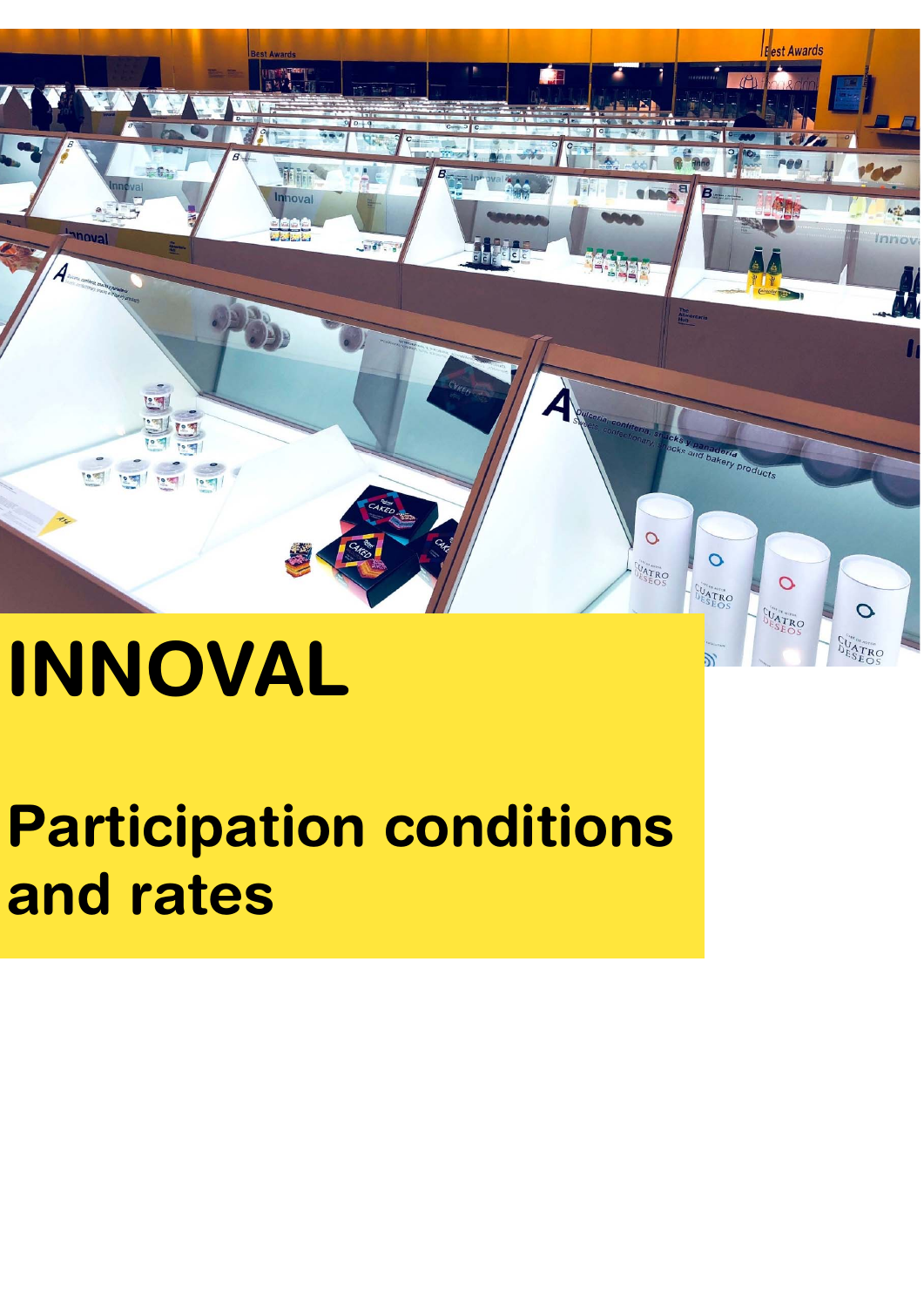



# **WHO CAN PARTICIPATE?**

- Companies which have innovated in the conception and development of their products.
- Companies that have launched innovative products within the last four years (between April 2018 and April 2022).
- National and international Alimentaria 2022 exhibitors and non-exhibitors.

### **CATEGORIES**

- A. Oils, vinegar and condiments
- B. Water, soft drinks and beers
- C. Dried and dehydrated foods, canned foods
- D. Meats and meat products
- E. Sweets, confect., snacks & bakery products
- F. Ice Cream & frozen Foods
- G. Milk and dairy products
- H. Non-dairy fresh and chilled products

#### **RATES**

#### **National exhibitors**

| 1 showcase            | 1,800€ + 10€ IVA |
|-----------------------|------------------|
| 2 to 5 showcases      | 1,300€ + 10% IVA |
| More than 5 showcases | 1,100€ + 10% IVA |

#### **International exhibitors\*\***

| 1 showcase            | 1,300€ |
|-----------------------|--------|
| More than 2 showcases | 1,100€ |

(\*\*) Companies with a tax residence outside Spain are exempt from VAT.

#### **Non-exhibitors \*\***

| showcase | 5,000€ + 10€ IVA |
|----------|------------------|

(\*) We don't accept more than 3 variations of the same product per showcase.

(\*\*) Companies with a tax residence outside Spain are exempt from VAT.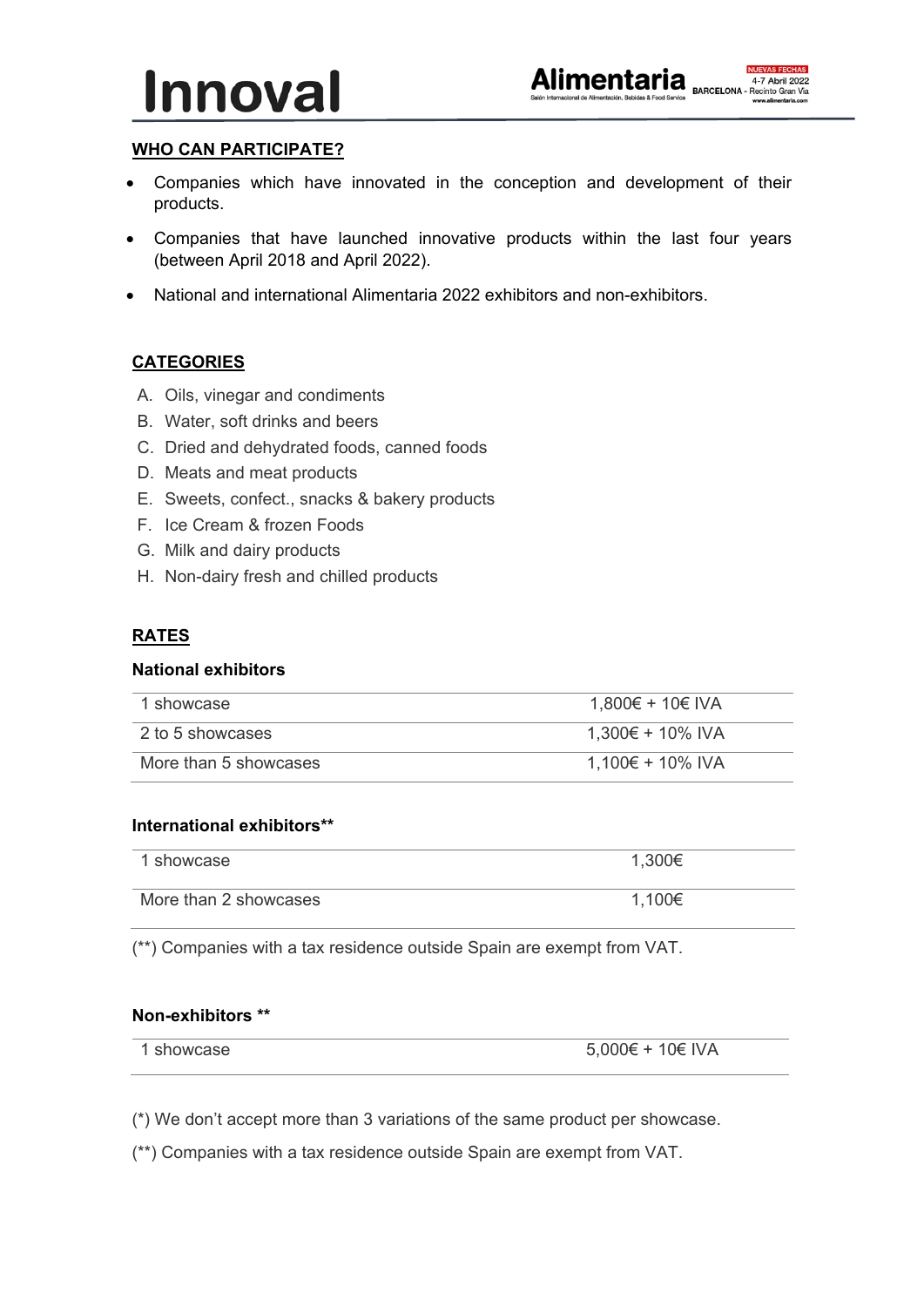# **STEPS TO FOLLOW**

- 1. Fill in the registration form with general product and company information through the platform: www.alimentaria.com/en/innoval-2022/ The registration deadline for the Innoval Awards is **February 18th 2022.**
- 2. Arrange payment for the requested showcases.
- 3. Complete more detailed product information. At this stage, picture of the innovative product and company logo should be included. The deadline to complete such information is **February 23rd 2022.**
- 4. Send six product samples for each product. For those products presented in different sizes, flavours, packaging, etc. please send six samples of each variation.

#### **Dates and hours for the product reception**

The samples must be received ONLY on Tuesday, **March 15th 2022**. Reception hours will be from 9:00 a.m. to 2:00 p.m. and from 3:30 p.m. to 5:00 p.m. (preferably during the morning)

#### **Reception place**

Fira de Barcelona - Recinto Gran Vía Entrance Hall EUROPA, South Access Avenida Juan Carlos I, nº 58 (corner with calle Ciencias) 08908 Hospitalet del Llobregat (Barcelona)

# **BENEFITS TO PARTICIPATE**

- 1. Product exhibition showcase with individual lighting.
- 2. Innoval Product Catalogue.
- 3. Free use the Innoval Room for presentations and product launches.
- 4. Promotion in the press report managed by the Press office of The Alimentaria Exhibitions.
- 5. The products can be exhibited in the Press Room and the awarded products in the Hosted & VIP Buyers' Lounge.
- 6. Promotion of Innoval through newsletters specific to the innovation field.
- 7. Participation in the Innoval Box by TestaBox a sampling box sent to the TestaBox subscribers' homes, containing the products presented in Innoval.
- 8. Participation in Kuvut-Box Smart lockers that contain the Innoval products for the visitors to try during Alimentaria 2022.